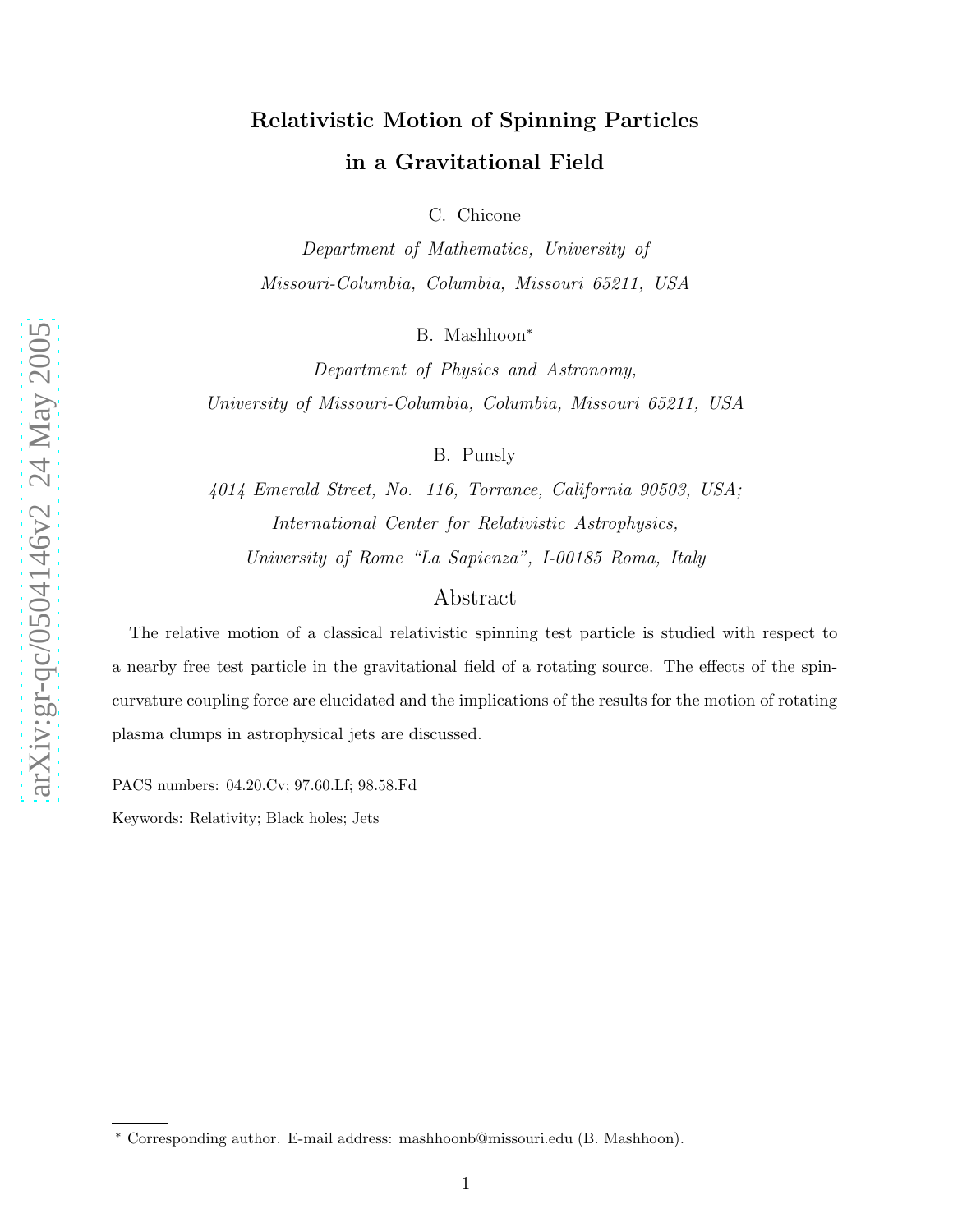#### I. INTRODUCTION

The purpose of this Letter is to discuss the relative motion of a spinning test particle in a gravitational field with respect to a nearby geodesic observer. To compare the theory with observation, it proves useful to express such relative motion in a quasi-inertial Fermi normal coordinate system that can be set up along the worldline of the reference observer [\[1](#page-11-0)]. This approach has been recently employed for the general motion of a test particle; in particular, astrophysically significant results have been obtained for ultrarelativistic relative motion, i.e. motion with relative speed above a critical speed given by  $c/\sqrt{2} \simeq 0.7c$  [\[2\]](#page-11-1). The present work aims to extend previous results to the case of a spinning test mass. We choose units such that  $c = 1$  in the rest of this Letter.

The motion of an extended body in a gravitational field can be described using the Mathisson-Papapetrou-Dixon equations [\[3\]](#page-11-2). If we neglect the quadrupole and higher moments of the particle, then the Mathisson-Papapetrou ("pole-dipole") equations suffice; these are given by

<span id="page-1-0"></span>
$$
\frac{DP^{\mu}}{d\tau} = -\frac{1}{2}R^{\mu}{}_{\nu\alpha\beta}u^{\nu}S^{\alpha\beta},\tag{1}
$$

$$
\frac{DS^{\mu\nu}}{d\tau} = P^{\mu}u^{\nu} - P^{\nu}u^{\mu}.
$$
\n(2)

Here  $\tau$  is the proper time,  $u^{\mu} = dx^{\mu}/d\tau$  is the four-velocity,  $P^{\mu}$  is the four-momentum of the particle and  $S^{\mu\nu}$  is its spin tensor. Suppose that the particle has mass m and spin  $s_0$ and is moving in the gravitational field of an astronomical mass  $M \gg m$ . In general, the dipole interaction must be much smaller than the monopole interaction in our approximation scheme; thus, the spin-curvature force in equation  $(1)$ ,  $\sim$   $(GM/r^3)s_0$ , must be much smaller than the Newtonian force  $(GMm/r^2)$ . This means that the Møller radius [\[4](#page-11-3)] of the particle,  $\rho := s_0/m$ , should be much smaller than the distance r between m and M.

Equations [\(1\)](#page-1-0) and [\(2\)](#page-1-0) must be supplemented with additional constraints on the spin tensor. For extended bodies, the appropriate condition turns out to be [\[5\]](#page-11-4)

<span id="page-1-1"></span>
$$
S^{\mu\nu}P_{\nu}=0.\t\t(3)
$$

In section [II,](#page-2-0) we develop an iterative scheme for the solution of equations  $(1)-(3)$  $(1)-(3)$ . Section [III](#page-3-0) is devoted to a discussion of the spin-curvature force. The equations of relative motion are developed in section [IV](#page-5-0) and specialized to the exterior Kerr spacetime in section [V.](#page-7-0)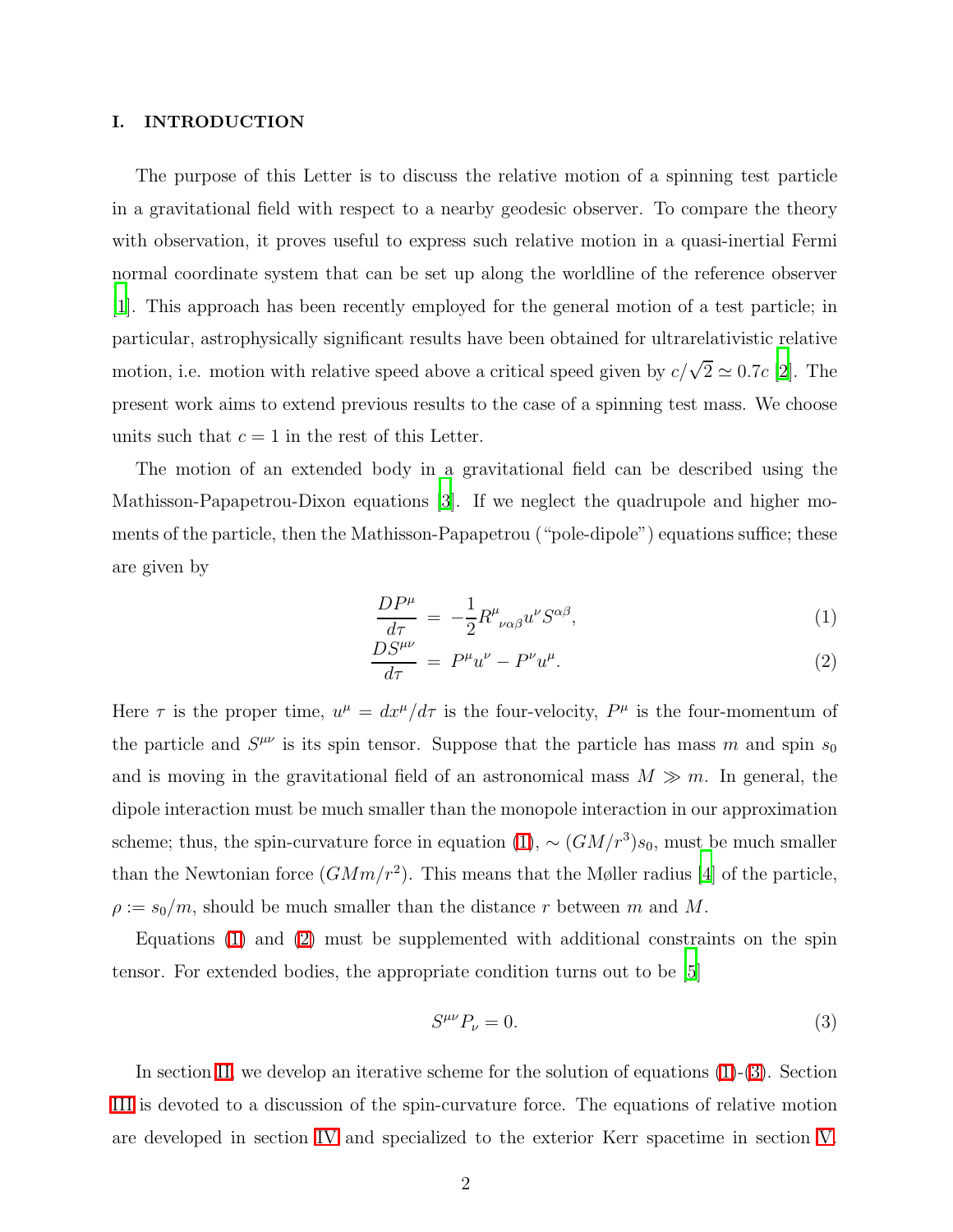The effects of spin-curvature coupling along the rotation axis of a Kerr black hole are of particular relevance to current theoretical speculation on the nature of gamma ray bursts. We conclude with a brief discussion of our results in section [VI.](#page-10-0)

# <span id="page-2-0"></span>II. APPROXIMATION SCHEME

It is necessary to develop an iterative approximation method for the solution of equations [\(1\)](#page-1-0)-[\(3\)](#page-1-1). We note that these equations imply that  $u_{\mu}DP^{\mu}/d\tau = 0$  and

$$
\frac{1}{2}S_{\mu\nu}S^{\mu\nu} = s_0^2,\tag{4}
$$

where  $s_0$  is the constant magnitude of the spin of the particle. Differentiating [\(3\)](#page-1-1) with respect to proper time and using [\(2\)](#page-1-0) results in

<span id="page-2-1"></span>
$$
(P \cdot u)P^{\mu} - P^{2}u^{\mu} + S^{\mu\nu}\frac{DP_{\nu}}{d\tau} = 0.
$$
 (5)

Next, we multiply [\(5\)](#page-2-1) by  $DP_{\mu}/d\tau$  and use the antisymmetry of the spin tensor to get

$$
(P \cdot u) \frac{DP^2}{d\tau} = 0. \tag{6}
$$

Thus either  $P \cdot u = 0$  or  $P^2 = -m^2$ , where m has the interpretation of the constant mass of the spinning particle. The signature of the spacetime metric is assumed to be  $+2$  throughout this work. The multipole approximation method discussed in the previous section implies that  $P^{\mu}$  should be approximately parallel to  $u^{\mu}$  except for small corrections due to the spin of the particle; in fact, multiplication of [\(2\)](#page-1-0) with  $u_{\nu}$  results in

<span id="page-2-2"></span>
$$
P^{\mu} = -(P \cdot u)u^{\mu} - u_{\nu} \frac{DS^{\mu \nu}}{d\tau}.
$$
\n<sup>(7)</sup>

We therefore assume that  $P \cdot u \neq 0$  and write

$$
P^{\mu} = m u^{\mu} + E^{\mu},\tag{8}
$$

where the extra term  $E^{\mu}$  is the small contribution of the spin to the canonical momentum. From [\(8\)](#page-2-2), we find  $m = -P \cdot u + E \cdot u$ ; on the other hand, multiplying [\(5\)](#page-2-1) with  $u_{\mu}$  results in

<span id="page-2-3"></span>
$$
m2 = (P \cdot u)2 + uμSμν\frac{DPν}{d\tau}.
$$
\n(9)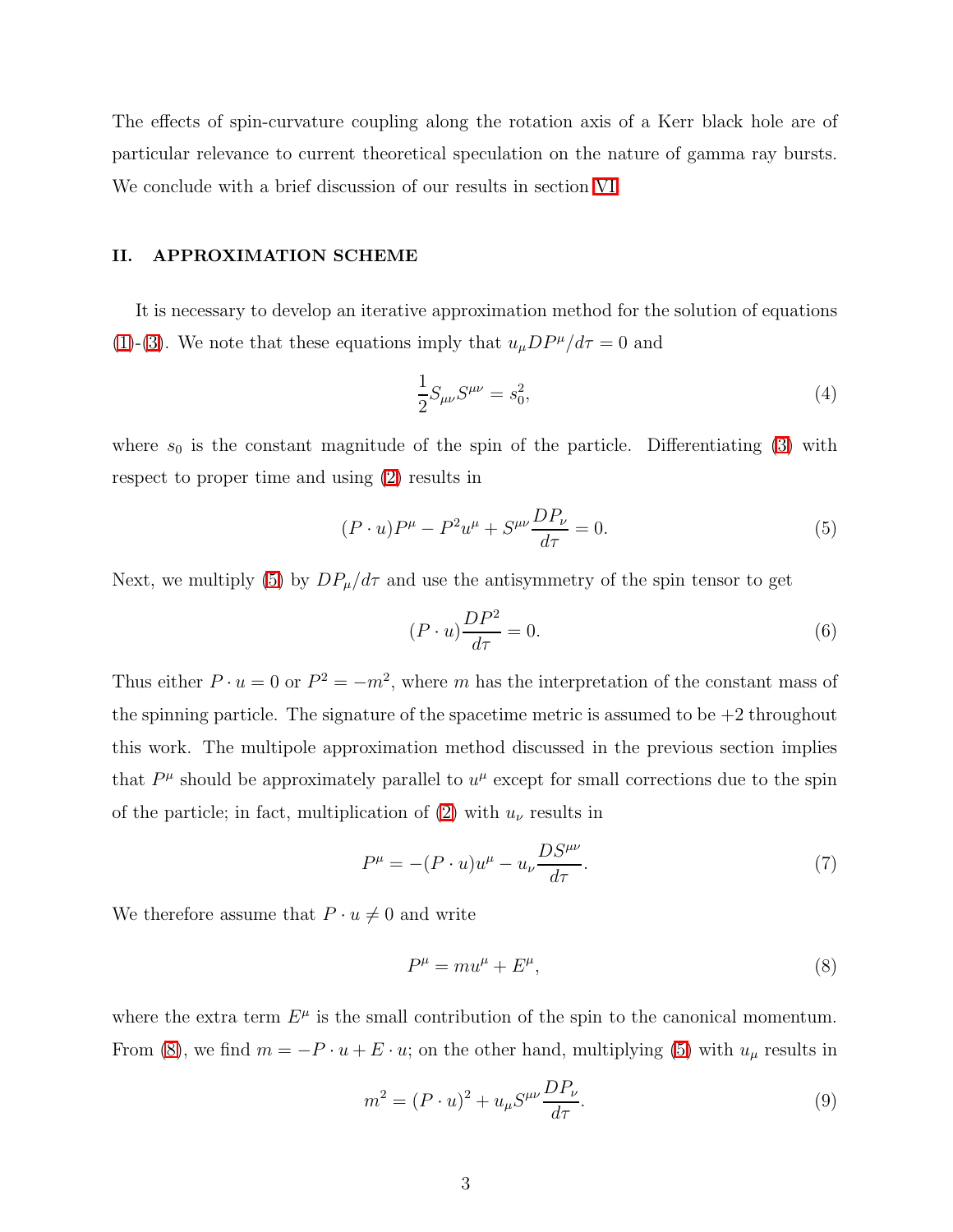It thus follows from equations [\(8\)](#page-2-2) and [\(9\)](#page-2-3) that  $E \cdot u = m(1 - \sqrt{1 - \epsilon})$ , where

<span id="page-3-1"></span>
$$
\epsilon = \frac{1}{m^2} u_{\mu} S^{\mu \nu} \frac{DP_{\nu}}{d\tau}
$$
\n(10)

is  $\sim (GM/r)(\rho/r)^2 \ll 1$ .

<span id="page-3-3"></span>Differentiating [\(8\)](#page-2-2) with respect to  $\tau$  and using [\(1\)](#page-1-0) we get

$$
m\frac{Du^{\mu}}{d\tau} = -\frac{1}{2}R^{\mu}_{\nu\alpha\beta}u^{\nu}S^{\alpha\beta} - \frac{DE^{\mu}}{d\tau}.
$$
\n(11)

<span id="page-3-2"></span>To determine  $E^{\mu}$ , we substitute [\(8\)](#page-2-2) in [\(5\)](#page-2-1) to get

$$
\sqrt{1 - \epsilon} E^{\mu} = (E \cdot u)u^{\mu} + \frac{1}{m} S^{\mu \nu} \frac{DP_{\nu}}{d\tau}.
$$
\n(12)

It is clear from equations [\(10\)](#page-3-1)-[\(12\)](#page-3-2) that  $E^{\mu}$  is generally small and of order  $m\epsilon$ ; moreover,  $DE^{\mu}/d\tau$  is a force that is of second order in the spin of the particle. In this way, it is possible to develop an iterative scheme based on the small parameter  $\rho/r \ll 1$ . Restricting our treatment to effects that are of first order in the spin, we drop  $DE^{\mu}/d\tau$  in [\(11\)](#page-3-3) and focus on the Mathisson-Papapetrou spin-curvature force

<span id="page-3-7"></span>
$$
f^{\mu} = -\frac{1}{2} R^{\mu}{}_{\nu\alpha\beta} u^{\nu} S^{\alpha\beta}.
$$
 (13)

It is useful to define the spin vector  $S^{\mu}$  of the extended test particle in general as

<span id="page-3-4"></span>
$$
S_{\mu} = \frac{1}{2m} \eta_{\nu\mu\rho\sigma} P^{\nu} S^{\rho\sigma},\tag{14}
$$

where  $\eta_{\alpha\beta\gamma\delta} = \sqrt{-g} \epsilon_{\alpha\beta\gamma\delta}$  is the Levi-Civita tensor and  $\epsilon_{\alpha\beta\gamma\delta}$  is the alternating symbol with  $\epsilon_{0123} = 1$ . Equation [\(14\)](#page-3-4) implies that  $S_{\mu}S^{\mu} = s_0^2$ ; moreover,

<span id="page-3-5"></span>
$$
mS^{\alpha\beta} = \eta^{\alpha\beta\gamma\delta} P_{\gamma} S_{\delta}.\tag{15}
$$

It follows from the results of this section that to linear order in spin, one can replace  $P^{\mu}$  by  $mu^{\mu}$  in equations [\(14\)](#page-3-4) and [\(15\)](#page-3-5).

# <span id="page-3-0"></span>III. SPIN-CURVATURE FORCE

<span id="page-3-6"></span>Consider the linear post-Newtonian gravitational field of a source with mass M and angular momentum  $J$  given by

$$
-ds2 = -(1+2\Phi)dt2 - 4(\mathbf{A} \cdot d\mathbf{x})dt + (1-2\Phi)\delta_{ij}dx^{i}dx^{j},
$$
\n(16)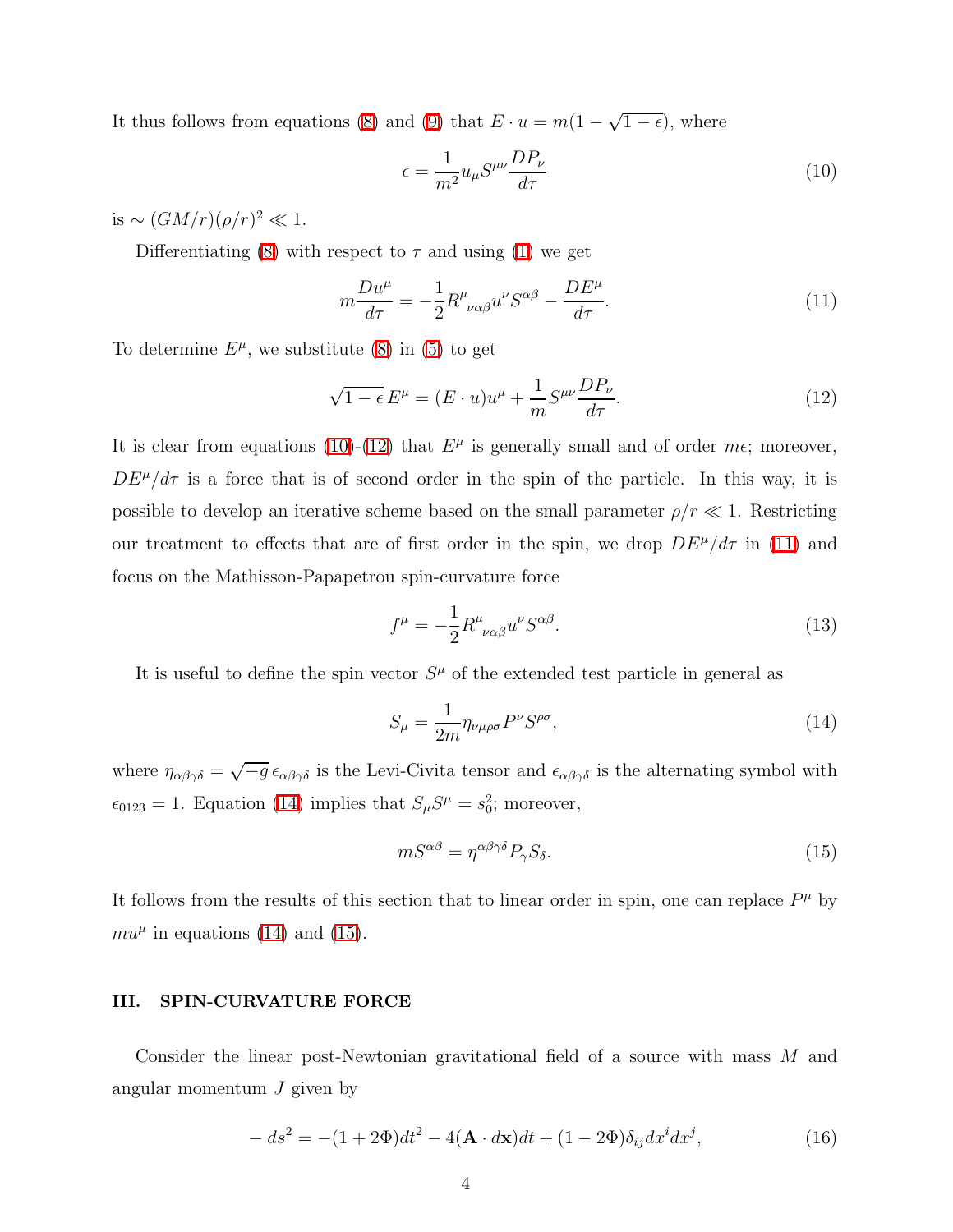where  $\Phi = -GM/r$  is the Newtonian gravitoelectric potential,  $\mathbf{A} = G\mathbf{J} \times \mathbf{x}/r^3$  is the gravitomagnetic vector potential and  $r = |\mathbf{x}|$ . The gravitomagnetic field is given by  $\mathbf{B} =$  $\nabla \times \mathbf{A}$  in analogy with electrodynamics. If an ideal torque-free test gyroscope is placed at x, its precession frequency is given by

$$
\mathbf{B} = \frac{G}{r^5} [3(\mathbf{x} \cdot \mathbf{J})\mathbf{x} - \mathbf{J}r^2],\tag{17}
$$

so that the gravitomagnetic field has the interpretation of a precession frequency in conformity with the gravitational Larmor theorem. Expressing the metric tensor in [\(16\)](#page-3-6) as  $g_{\mu\nu} = \eta_{\mu\nu} + h_{\mu\nu}$ , we note that  $h_{00} = -2\Phi$ ,  $h_{ij} = -2\Phi\delta_{ij}$  and  $h_{0i} = -2A_i$ . The corresponding Riemann curvature tensor is given by

<span id="page-4-0"></span>
$$
R_{\mu\nu\rho\sigma} = \frac{1}{2} (h_{\mu\sigma,\nu\rho} + h_{\nu\rho,\mu\sigma} - h_{\nu\sigma,\mu\rho} - h_{\mu\rho,\nu\sigma}).
$$
\n(18)

Imagine a free test particle  $\mathcal S$  initially at rest in the stationary gravitational field of the source. The particle carries an orthonormal tetrad frame  $\tilde{\lambda}^{\mu}_{(\alpha)}$ , where  $\tilde{\lambda}^{\mu}_{(0)} = u^{\mu}$  is its local temporal axis and  $\tilde{\lambda}^{\mu}_{(i)}$ ,  $i = 1, 2, 3$ , are its local spatial axes. The curvature tensor as measured by  $S$  is given by the projection of [\(18\)](#page-4-0) on its local tetrad frame. To calculate this curvature in the linear approximation in the gravitational potentials, one may set  $\tilde{\lambda}^{\mu}_{(\alpha)} = \delta^{\mu}_{\alpha}$ ; then, the measured components of the Riemann tensor can be expressed as a  $6 \times 6$  matrix

$$
\begin{bmatrix} \mathcal{E} & \mathcal{B} \\ \mathcal{B} & -\mathcal{E} \end{bmatrix}
$$
 (19)

with indices that range over  $\{01, 02, 03, 23, 31, 12\}$ . Here  $\mathcal E$  and  $\mathcal B$  are the electric and magnetic components of the curvature, respectively, and are  $3 \times 3$  symmetric and traceless matrices given by

$$
\mathcal{E}_{ij} = \frac{GM}{r^3} (\delta_{ij} - 3\hat{x}^i \hat{x}^i), \tag{20}
$$

$$
\mathcal{B}_{ij} = -3\frac{GJ}{r^4}[\hat{x}^i\hat{J}^j + \hat{x}^j\hat{J}^i + (\delta_{ij} - 5\hat{x}^i\hat{x}^j)\hat{x}\cdot\hat{\mathbf{J}}],\tag{21}
$$

where  $\hat{\mathbf{x}} = \mathbf{x}/r$  and  $\hat{\mathbf{J}} = \mathbf{J}/J$ .

The spin-curvature force experienced by the extended test particle  $S$  is given by  $f^{(\alpha)} =$  $f^{\mu} \tilde{\lambda}_{\mu}^{(\alpha)}$ , so that using equation [\(13\)](#page-3-7),

<span id="page-4-1"></span>
$$
f^{(0)} = 0, \quad f^{(i)} = \mathcal{B}^{ij} s_j,
$$
\n(22)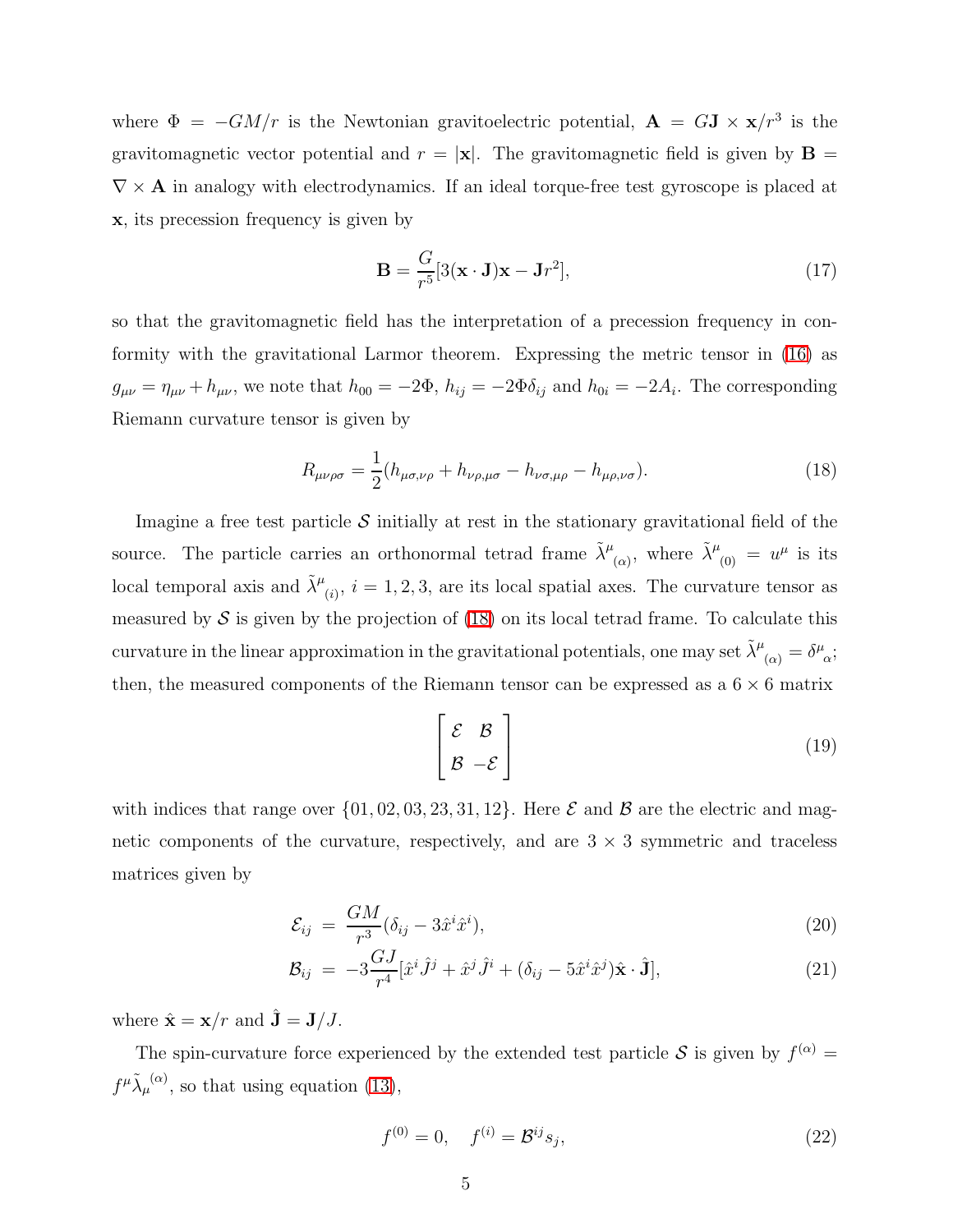where  $S_{(\alpha)} = (0, \mathbf{s})$ . More explicitly, this force can be written as

$$
\mathbf{f} = -\nabla(\mathbf{s} \cdot \mathbf{B}),\tag{23}
$$

which is the gravitational analog of the Stern-Gerlach force.

As an illustration, let us suppose that  $S$  is initially at rest on the z axis with its spin along the z direction, which we take to be the rotation axis of the source; then,

<span id="page-5-1"></span>
$$
\mathbf{f} = \frac{6GJs_0}{z^4}\hat{\mathbf{z}},\tag{24}
$$

where  $z \gg 2GM$ . This Mathisson-Papapetrou force is repulsive (attractive) if S spins in the same (opposite) sense as the rotation of the central source. Moreover, it is interesting to note that this force is always smaller than the Newtonian force of attraction  $(GMm/z^2)$ . Indeed, in realistic astrophysical situations, the Mathisson-Papapetrou dipole force would be very small in comparison with the Newtonian monopole force. This holds in general relativistic situations as well, as demonstrated in section [V.](#page-7-0)

If instead of being at rest,  $S$  is initially boosted with speed  $v_0$  along the z axis, then the spin-curvature force  $F^{(\alpha)}$  experienced by the boosted particle can be obtained via a Lorentz transformation. In fact, the spin tensor remains invariant under a boost along the z axis, so that  $S^{12} = -S^{21} = s_0$  are the only nonzero components of the spin tensor. As discussed in the next section, the curvature tensor remains invariant as well. In any case, the nonzero components of  $F^{(\alpha)}$  can be simply calculated to be

<span id="page-5-2"></span>
$$
F^{(0)} = \gamma_0 v_0 f, \quad F^{(3)} = \gamma_0 f,\tag{25}
$$

where  $\gamma_0 = (1 - v_0^2)^{-1/2}$  and  $f = 6GJs_0/z^4$  is given by equation [\(24\)](#page-5-1).

It should be emphasized that equations  $(22)$ – $(25)$  are valid only to first order in the spin of the extended test particle. Similar results have been derived before using the other principal interpretation of the Mathisson-Papapetrou equations, namely, within the context of a classical point particle with "intrinsic" spin; that is, a point gyro that satisfies instead of [\(3\)](#page-1-1) the Pirani supplementary conditions  $S^{\mu\nu}u_{\nu} = 0$  [\[6](#page-11-5)].

# <span id="page-5-0"></span>IV. RELATIVE MOTION IN FERMI COORDINATES

Imagine a free test "observer"  $\mathcal O$  following a timelike geodesic in the exterior gravitational field of an astronomical source. Let  $\lambda^{\mu}$  $\alpha$  be an orthonormal tetrad frame that is parallel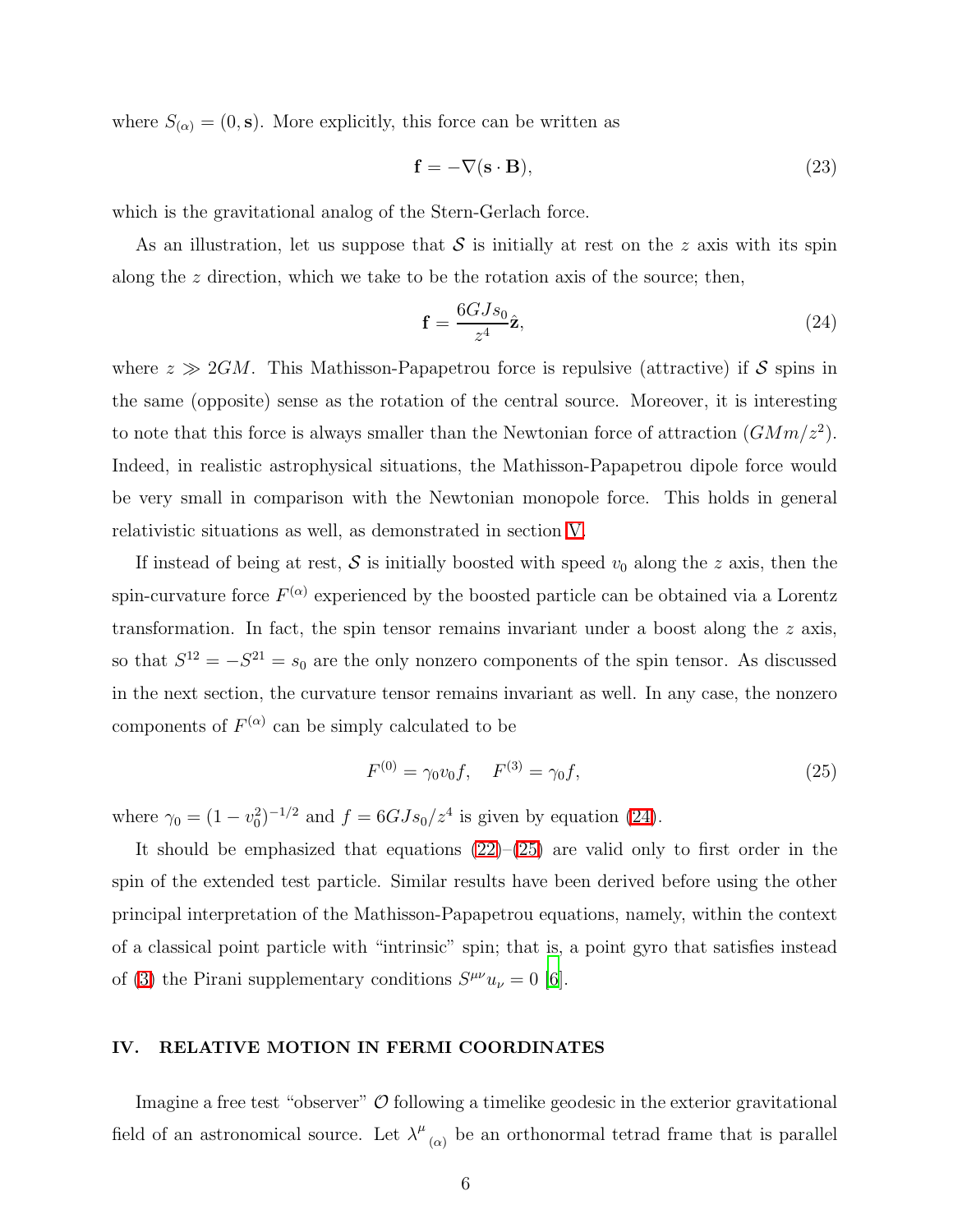transported along the worldline of  $\mathcal{O}$ . A Fermi normal coordinate system  $(T, \mathbf{X})$  can be set up in the neighborhood of this worldline based on  $\lambda^{\mu}$  $\mathcal{O}_{(\alpha)}$  as the local axes such that  $\mathcal O$  remains at the spatial origin of this coordinate system. Thus  $\mathcal O$  has Fermi coordinates  $(T, 0)$ , where T is the proper time of  $\mathcal O$ . We need to express the motion of a spinning test particle  $\mathcal S$ 

<span id="page-6-2"></span>
$$
\frac{Du^{\mu}}{d\tau} = \mathcal{A}^{\mu}, \quad \mathcal{A}^{\mu} \approx -\frac{1}{2m} R^{\mu}_{\nu\alpha\beta} u^{\nu} S^{\alpha\beta},\tag{26}
$$

<span id="page-6-0"></span>with respect to  $\mathcal{O}$ . The equation of relative motion has been derived in general in [\[7\]](#page-11-6) and is given by

$$
\frac{d^2X^i}{dT^2} + (\Gamma^i_{\alpha\beta} - \Gamma^0_{\alpha\beta}V^i)\frac{dX^{\alpha}}{dT}\frac{dX^{\beta}}{dT} = \frac{1}{\Gamma^2}(\mathcal{A}^i - \mathcal{A}^0V^i),\tag{27}
$$

where the four-velocity  $u^{\mu}$  in Fermi coordinates is  $\Gamma(1, V)$  with  $\Gamma = dT/d\tau$ . The requirement that the worldline of  $S$  be timelike can be expressed as

$$
\Gamma^{-2} = -g_{00} - 2g_{0i}V^i - g_{ij}V^iV^j > 0.
$$
\n(28)

<span id="page-6-3"></span>The metric in Fermi coordinates is given by

$$
g_{00} = -1 - {}^{F}R_{0i0j}(T)X^{i}X^{j} + \cdots,
$$
  
\n
$$
g_{0i} = -\frac{2}{3} {}^{F}R_{0jik}(T)X^{j}X^{k} + \cdots,
$$
  
\n
$$
g_{ij} = \delta_{ij} - \frac{1}{3} {}^{F}R_{ikjl}(T)X^{k}X^{l} + \cdots,
$$
\n(29)

<span id="page-6-1"></span>where

$$
{}^{F}R_{\alpha\beta\gamma\delta}(T) = R_{\mu\nu\rho\sigma} \lambda^{\mu}{}_{(\alpha)} \lambda^{\nu}{}_{(\beta)} \lambda^{\rho}{}_{(\gamma)} \lambda^{\sigma}{}_{(\delta)}.
$$
\n(30)

The Fermi coordinates are admissible in a cylindrical region with  $|\mathbf{X}| < \mathcal{R}$  along the reference worldline such that  $\mathcal{R}(T)$  is a certain minimum radius of curvature of spacetime.

In the next section, equation [\(27\)](#page-6-0) is studied for the case of motion along the rotation axis of a Kerr source. The motion of spinning test particles in the Kerr field has been the subject of previous investigations [\[8](#page-11-7), [9,](#page-11-8) [10,](#page-11-9) [11](#page-11-10), [12,](#page-11-11) [13](#page-11-12)]; however, in the present work we consider the deviation of such motion relative to a reference geodesic in the context of a Fermi normal coordinate system that is constructed along the reference geodesic. This approach turns out to be of direct observational relevance for the motion of clumps in astrophysical jets as discussed in section [VI.](#page-10-0)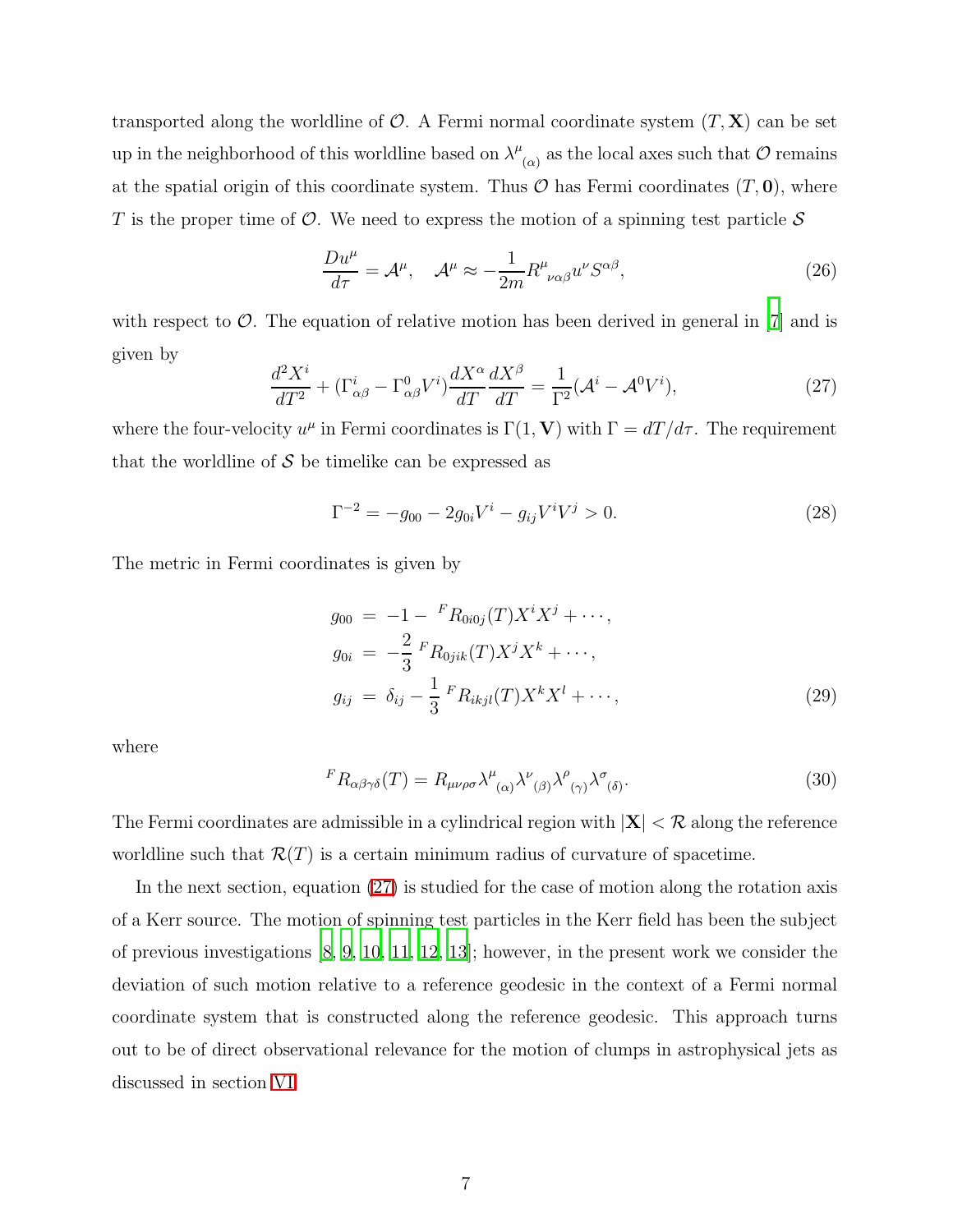# <span id="page-7-0"></span>V. MOTION IN THE KERR FIELD

The purpose of this section is to study the motion of S relative to  $\mathcal O$  along the rotation axis of a Kerr source. The Kerr metric is given by

$$
-ds^{2} = -dt^{2} + \Sigma \left(\frac{1}{\Delta}dr^{2} + d\theta^{2}\right) + (r^{2} + a^{2})\sin^{2}\theta d\phi^{2}
$$

$$
+2GM\frac{r}{\Sigma}(dt - a\sin^{2}\theta d\phi)^{2}
$$
(31)

in Boyer-Lindquist coordinates, where  $\Sigma = r^2 + a^2 \cos^2 \theta$  and  $\Delta = r^2 - 2GMr + a^2$ . Here M and  $a > 0$  are respectively the mass and the specific angular momentum  $(J/M)$  of the source. We assume that the free reference particle  $\mathcal O$  moves along the rotation axis on an escape trajectory. The geodesic equations of motion of  $\mathcal O$  reduce to

$$
\frac{dt}{ds} = \gamma \frac{r^2 + a^2}{r^2 - 2GMr + a^2}, \quad \frac{dr}{ds} = \sqrt{\gamma^2 - 1 + \frac{2GMr}{r^2 + a^2}}.
$$
\n(32)

<span id="page-7-1"></span>Here  $\gamma \geq 1$  is a constant of integration such that for  $r \to \infty, \gamma$  is the Lorentz factor of the particle as measured by the static inertial observers at spatial infinity. We integrate system [\(32\)](#page-7-1) with the initial conditions that at  $s = 0$ ,  $t = 0$  and  $r = r_0 > \sqrt{3}a$ . Moreover, the spinning test particle  $S$  also starts from this same event with speed  $V_0 > 0$  relative to  $\mathcal O$  and moves along the rotation axis. To describe this relative motion, we establish a Fermi coordinate system along the worldline of  $\mathcal{O}$ . In  $(t, r, \theta, \phi)$  coordinates, the orthonormal tetrad frame  $\lambda^{\mu}$  $\alpha$  is such that

$$
\lambda^{\mu}_{(0)} = (\dot{t}, \dot{r}, 0, 0), \quad \lambda^{\mu}_{(3)} = (\gamma^{-1} \dot{t} \dot{r}, \gamma, 0, 0), \tag{33}
$$

where  $\dot{t} = dt/ds$  and  $\dot{r} = dr/ds$  are given by [\(32\)](#page-7-1). The axial symmetry about the rotation axis implies that there is a simple rotational degeneracy in the choice of  $\lambda^{\mu}_{(1)}$  and  $\lambda^{\mu}_{(2)}$ . The projection of the curvature tensor on the tetrad frame of  $\mathcal{O}$ , given by equation [\(30\)](#page-6-1), turns out to be independent of the explicit choice for  $\lambda^{\mu}_{(1)}$  and  $\lambda^{\mu}_{(2)}$  and may be expressed as before in terms of  $\mathcal E$  and  $\mathcal B$  such that  $\mathcal E/k = \text{diag}\left(-\frac{1}{2}\right)$  $\frac{1}{2}, -\frac{1}{2}$  $(\frac{1}{2}, 1)$  and  $\mathcal{B}/q = \text{diag}(-\frac{1}{2})$  $\frac{1}{2}, -\frac{1}{2}$  $(\frac{1}{2}, 1),$ where

$$
k = -2GM \frac{r(r^2 - 3a^2)}{(r^2 + a^2)^3}, \quad q = 2GM a \frac{3r^2 - a^2}{(r^2 + a^2)^3}.
$$
 (34)

<span id="page-7-2"></span>Thus for a given r, the curvature measured by  $\mathcal O$  is completely independent of  $\gamma$ . This remarkable fact is a consequence of the degenerate nature of the Kerr solution, which implies that the rotation axis of the exterior Kerr spacetime corresponds to two special tidal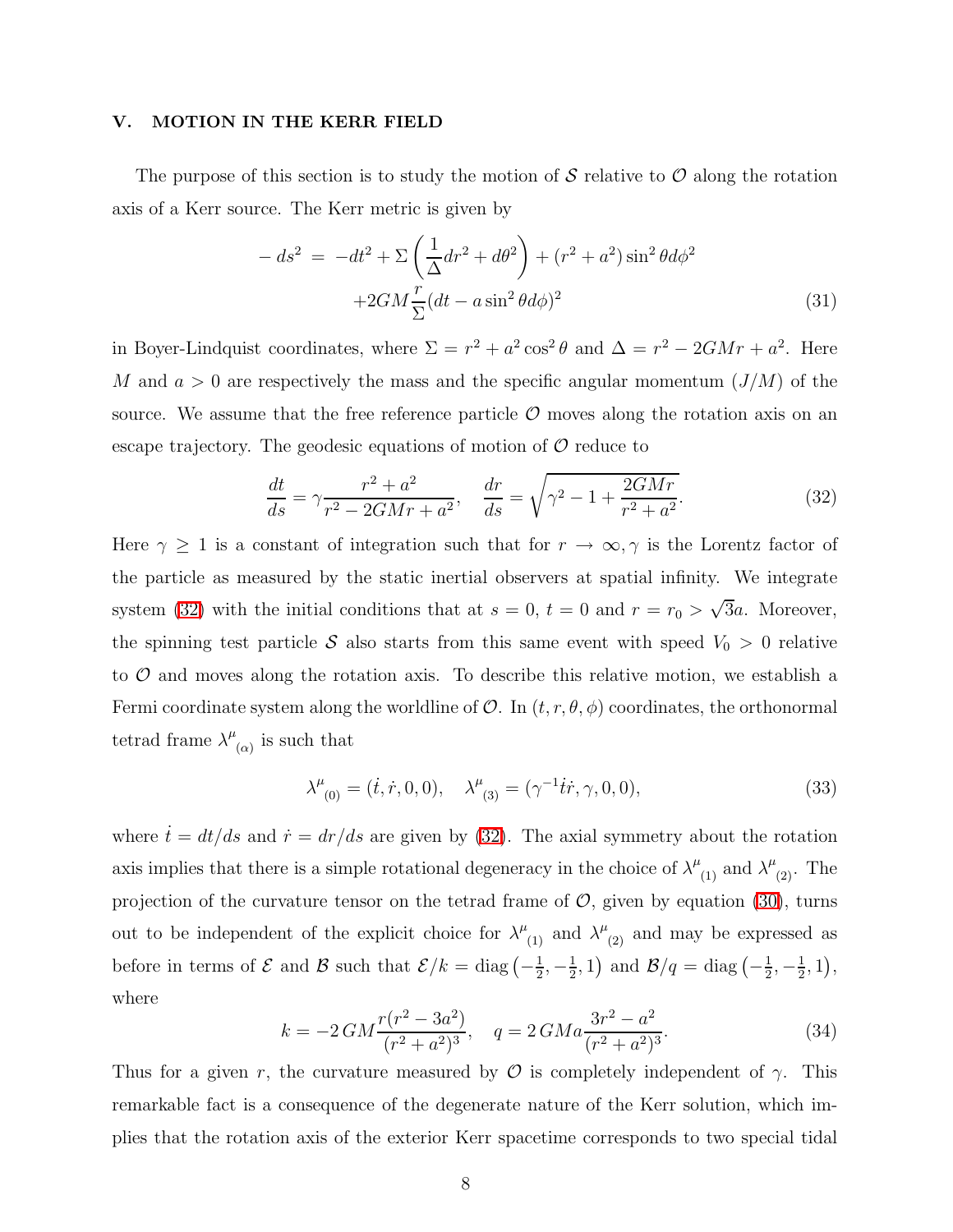

<span id="page-8-1"></span>FIG. 1: Plot of  $\hat{\Gamma}$  versus  $T/(GM)$  based on the integration of equation [\(35\)](#page-8-0) for  $r_0 = 5 GM$ ,  $\hat{\rho} = 2$ ,  $a = GM$  and  $\Gamma_0 = 100, 200, 400, 600, 800$  and 1000.

directions for ingoing and outgoing trajectories; in fact,  $\mathcal E$  and  $\mathcal B$  are invariant under a boost along the rotation axis [\[14](#page-11-13), [15\]](#page-11-14).

The equation of motion of S relative to  $\mathcal O$  is given by equations [\(26\)](#page-6-2) and [\(27\)](#page-6-0), where we need to evaluate the force term involving  $R^{\mu}{}_{\nu\alpha\beta}(T,\mathbf{X})$  and  $S^{\alpha\beta}(T,\mathbf{X})$  in the Fermi system. To simplify matters, we assume that  $R^{\mu}_{\ \nu\alpha\beta}(T,\mathbf{X}) \approx R^{\mu}_{\ \nu\alpha\beta}(T,\mathbf{0})$ , which can be determined by equation [\(34\)](#page-7-2), and  $S^{\alpha\beta}(T, \mathbf{X}) \approx S^{\alpha\beta}(T, 0)$ . As in the previous section, the spin of the test mass  $\mathcal S$  is assumed to be along the axis of rotation, so that the only nonzero components of the spin tensor are  $S^{12} = -S^{21} = s_0$ . It follows that  $\mathcal{A}^0 = q\rho \Gamma V$  and  $\mathcal{A}^3 = q\rho \Gamma$  are the only nonzero components of  $\mathcal{A}^{\mu}$ , where  $\Gamma^{-1} = \sqrt{1 - \dot{Z}^2 + kZ^2}$  and  $\rho = s_0/m$  is the Møller radius of S. With these simplifications and taking only the terms given in [\(29\)](#page-6-3) into account, equation [\(27\)](#page-6-0) reduces to

<span id="page-8-0"></span>
$$
\ddot{Z} + k(1 - 2\dot{Z}^2)Z = q\rho(1 - \dot{Z}^2)\Gamma^{-1}.
$$
\n(35)

This equation takes a dimensionless form if all lengths are expressed in units of  $GM$  and  $\rho$ is replaced by  $\hat{\rho} = \rho/(GM)$ . Then,  $(GM/r)\hat{\rho} = s_0/(mr) \ll 1$  by assumption.

The term  $1 - 2\dot{Z}^2$  in equation [\(35\)](#page-8-0) is due to the fact that we express the equation of motion of S with respect to the Fermi time T rather than  $\tau$ , the proper time of S. For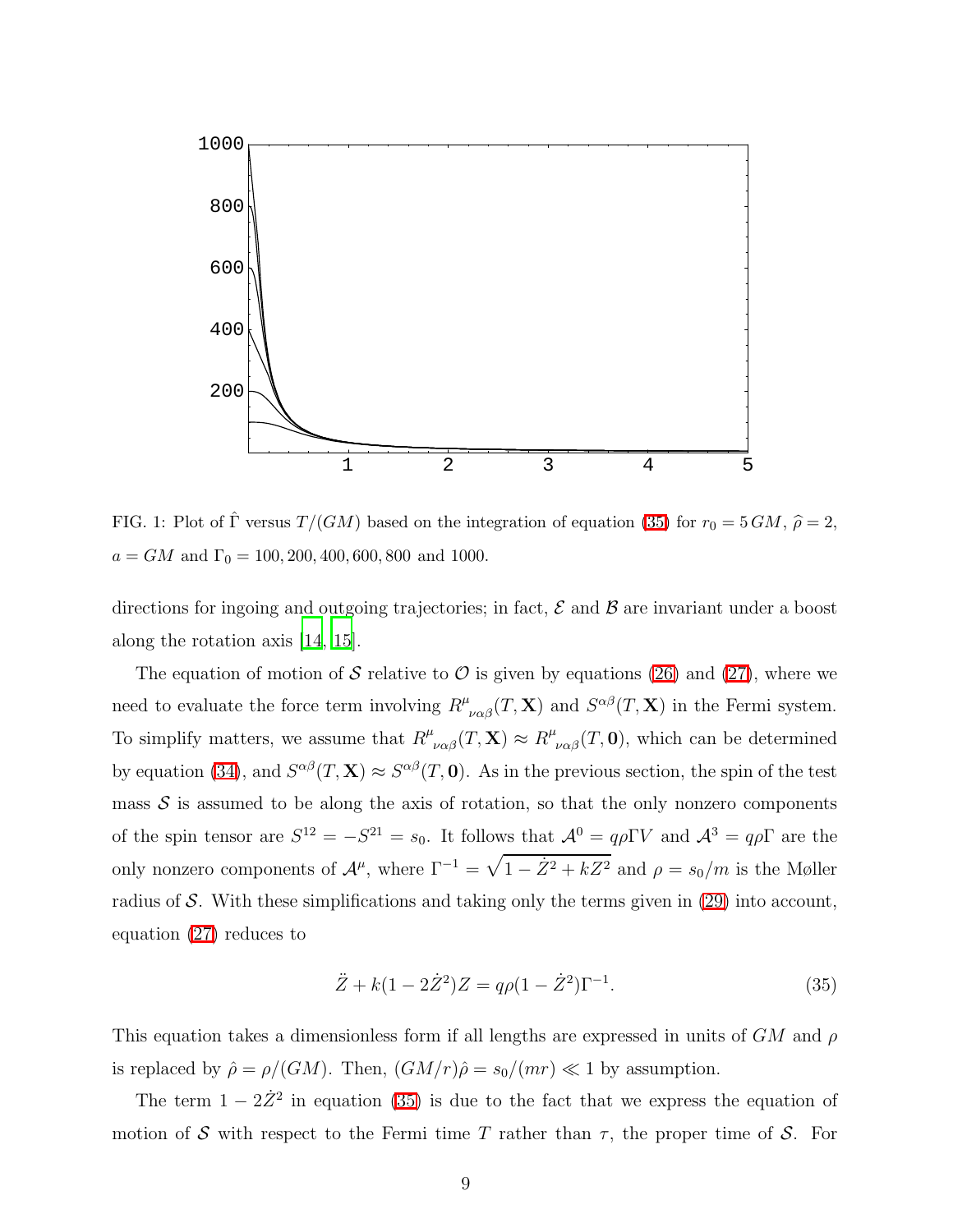

<span id="page-9-0"></span>FIG. 2: Plot of  $\hat{\Gamma}$  versus  $T/(GM)$  based on the integration of equation [\(35\)](#page-8-0) for  $r_0 = 5\,GM$ ,  $\hat{\rho} = 2$ in the top panel and  $\hat{\rho} = -2$  in the bottom panel,  $a = GM$  and  $\Gamma_0 = \sqrt{2}, 2, 3, 4$  and 5.

 $|\dot{Z}| \ll 1$ , equation [\(35\)](#page-8-0) reduces to a Jacobi-type equation for the relative motion of S with respect to  $\mathcal{O}$  [\[2](#page-11-1)].

To characterize the relative motion invariantly, let us imagine a set of static observers in the Fermi system situated along the Z axis and let  $\hat{\Gamma}$  be the Lorentz factor of S as measured by these static Fermi observers that are in general accelerated. Then  $\hat{\Gamma} = \sqrt{-g_{00}} \Gamma$ , where  $-g_{00} = 1 + kZ^2$  in our approximation scheme; therefore,  $\hat{\Gamma} \leq \Gamma$ , since  $k < 0$ .

Equation [\(35\)](#page-8-0) contains the "electric" and "magnetic" curvatures  $k$  and  $q$ , respectively, that can be expressed as functions of the Fermi coordinate time  $T$ . That is, the equation for  $\dot{r}$  in [\(32\)](#page-7-1) can be integrated such that with  $s \mapsto T$ , we find  $r(T)$  and hence  $k(T)$  and  $q(T)$  that must then be substituted in [\(35\)](#page-8-0). This system has been numerically integrated with initial conditions that at  $T = 0$ ,  $Z = 0$  and  $\dot{Z} = V_0 > 0$ , and the results are presented in figures 1 and 2, where  $\hat{\Gamma}$  is plotted versus  $T/(GM)$  for ultrarelativistic relative motion along the rotation axis of a maximal  $(a = GM)$  Kerr source. We note that with our initial conditions both  $\Gamma$  and  $\hat{\Gamma}$  at  $T = 0$  are given by  $\Gamma_0 = (1 - V_0^2)^{-1/2}$ , which is the Lorentz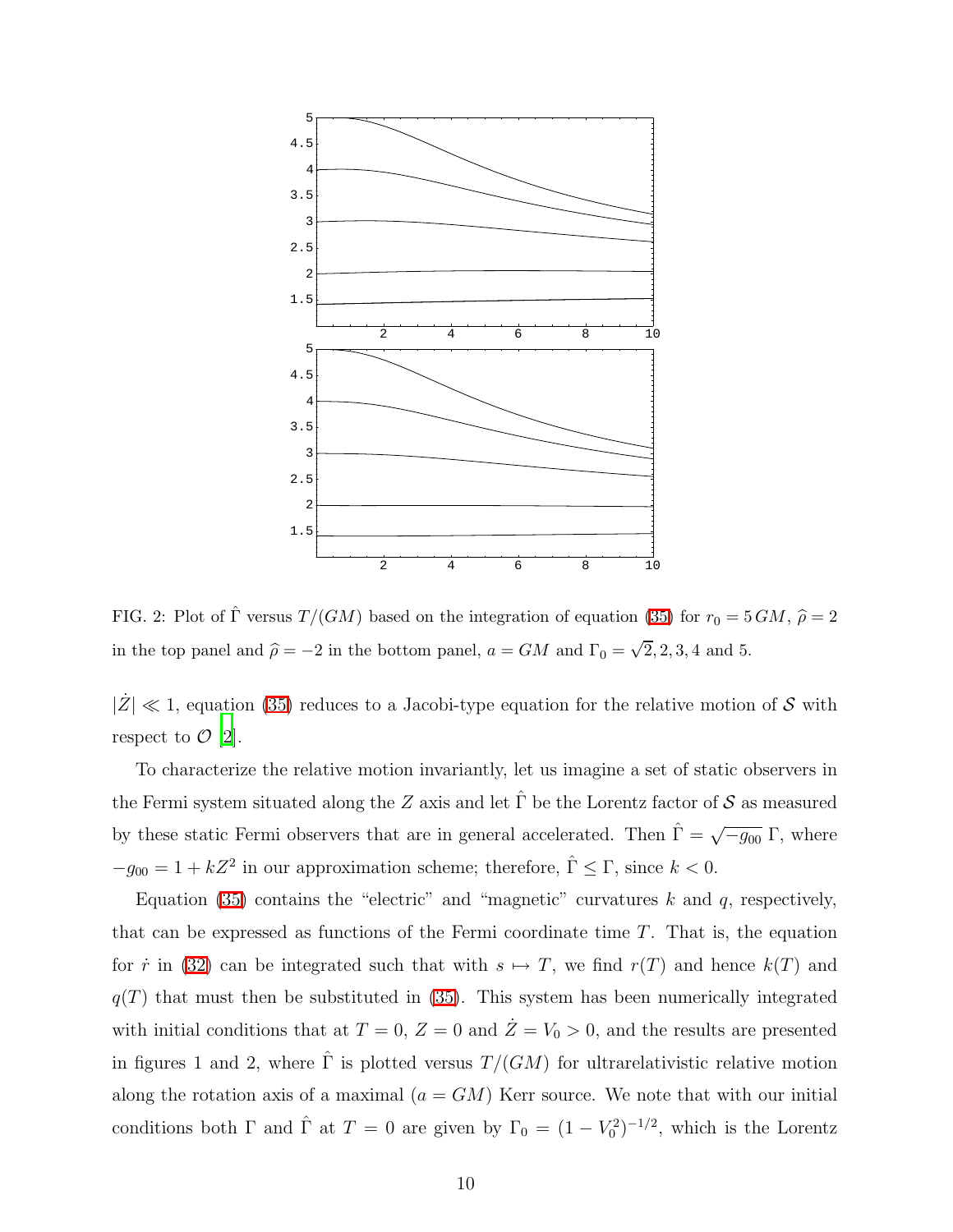factor corresponding to  $V_0$  < 1. For motion along the Z axis,  $\hat{\Gamma} \leq \Gamma$ ; however, it turns out that a similar plot for Γ would be indistinguishable from figure [1.](#page-8-1) We choose  $\gamma = 1$  in figures 1 and 2, since the results turn out to be independent of the choice of  $\gamma$  so long as  $\mathcal O$ is slowly outgoing. For highly ultrarelativistic motion as in figure [1,](#page-8-1) the spin of the clump has a negligible influence on its deceleration. In fact, with the same conditions as in figure [1](#page-8-1) but for  $\hat{\rho} = 0$  and 10, the resulting figures turn out to be indistinguishable from figure [1.](#page-8-1) Let us note that  $\Gamma_0 \to \infty$  is not allowed here, since the back reaction of such a particle on the gravitational field of the source cannot be neglected and hence our test particle approximation scheme would break down. The case where the spin of  $\mathcal S$  is antiparallel to the Z axis can be treated by formally letting  $s_0 \mapsto -s_0$ . The corresponding results are presented in the bottom panel of figure [2.](#page-9-0) The graphs in the top panel are slightly above the corresponding ones in the bottom panel, though the trends are essentially the same.

Let us suppose that the clump is homogeneous and cylindrical with radius  $R$ , and the axis of the cylinder coincides with the Z axis. Thus  $s_0 = \frac{1}{2}mR^2\omega$ , where  $\omega$  is the frequency of rotation of the clump such that  $R\omega < 1$ . Moreover,  $(GM/r)\hat{\rho} = s_0/(mr) \ll 1$  implies that  $\rho \ll r/(GM)$ . In figures [1](#page-8-1) and [2](#page-9-0) we have  $r \ge r_0 = 5 \, GM$ ; therefore, we have chosen  $\rho = 2$ to represent in effect the maximum spin of the clump. This choice is consistent with various scenarios that have been proposed for jet creation near the poles of a rapidly rotating Kerr black hole (see [\[16\]](#page-11-15), chapters 9 and 11, and the references cited therein).

# <span id="page-10-0"></span>VI. DISCUSSION

If the initial Lorentz factor  $\Gamma_0$  of S is close to the critical value  $\Gamma_c = \sqrt{2}$ , then the spincurvature force is rather small but may not be negligible very close to the central black hole. However, for  $\Gamma_0 \gg \sqrt{2}$ , the contribution of the spin-curvature force turns out to be essentially negligible and the spinning particle  $S$  decelerates toward the critical speed. This confirms our previous work [\[2](#page-11-1)] on the speed of jets in microquasars [\[17\]](#page-11-16).

In this paper, we have shown that the current speculation [\[18\]](#page-11-17) that the spin-curvature coupling could be a prominent driver of astrophysical jets from black holes is overly optimistic. We show quite generally that the standard tidal effects [\[2](#page-11-1)] will dominate the spin-curvature